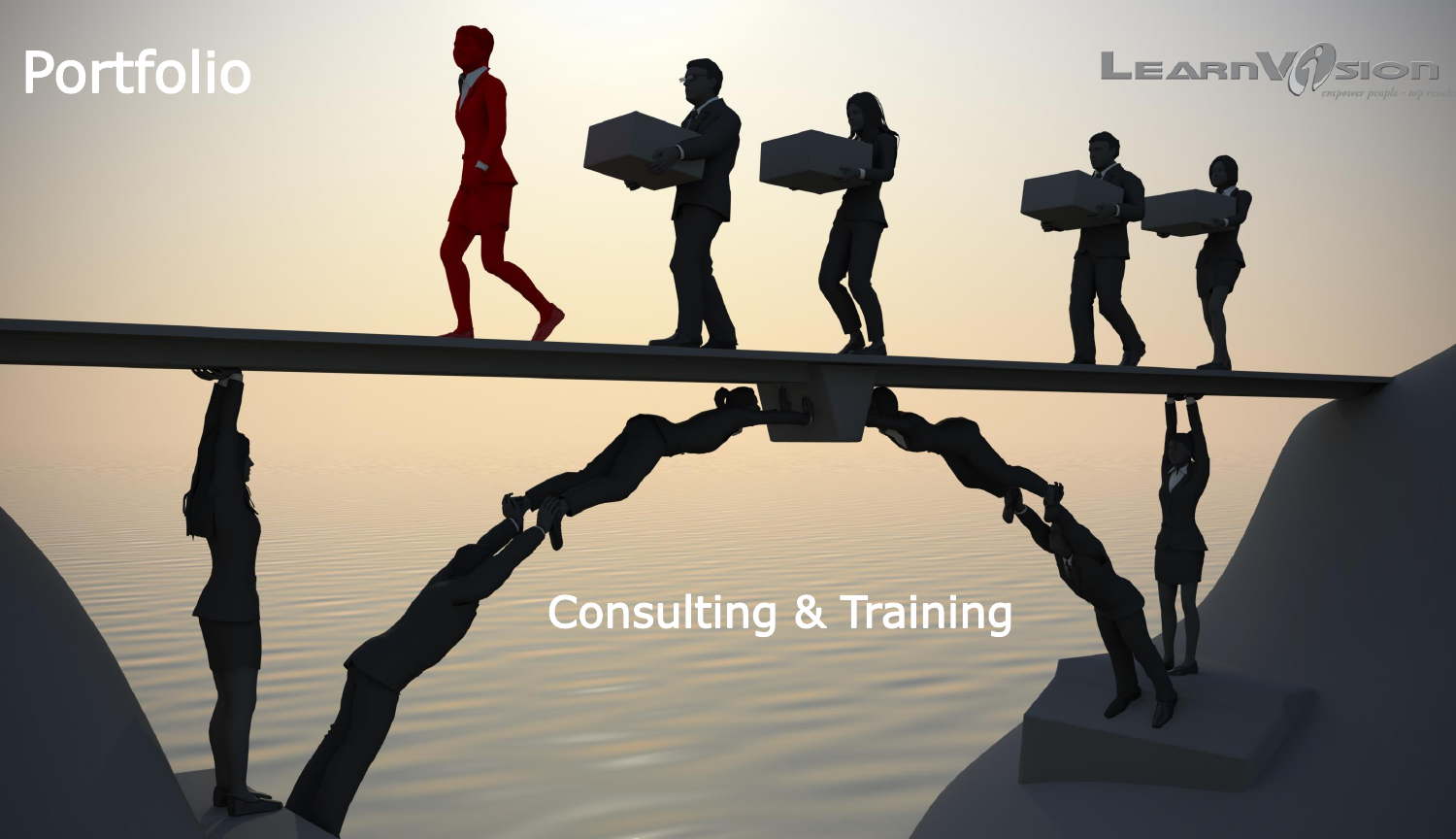#### Portfolio LearnVision - Overview

research based content – F2F or virtual – proven – sustainable



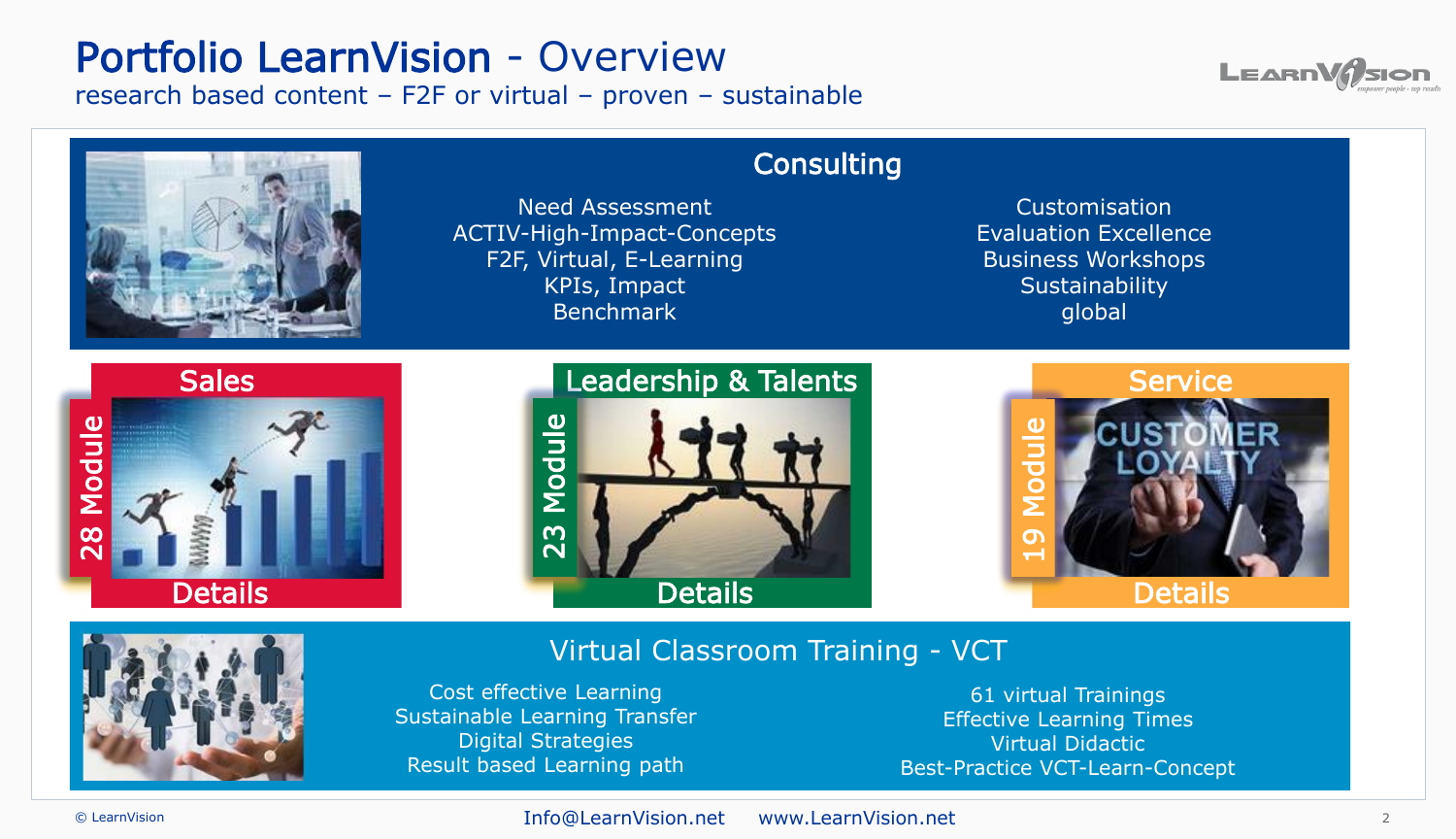<span id="page-2-0"></span>



| Value / Digital<br><b>Selling</b>                                                                                                                                                                                                                                                   | <b>Successful</b><br><b>Negotiations</b>                                                                                                                                                             | <b>Account</b><br>Management                                                                                                                                                                                                                                                    | Professionally<br><b>Selling</b>                                                                                                                                                                                                                                                                                                                                                                                       | <b>Management</b><br>and Coaching                                                                                                                                                                                           |
|-------------------------------------------------------------------------------------------------------------------------------------------------------------------------------------------------------------------------------------------------------------------------------------|------------------------------------------------------------------------------------------------------------------------------------------------------------------------------------------------------|---------------------------------------------------------------------------------------------------------------------------------------------------------------------------------------------------------------------------------------------------------------------------------|------------------------------------------------------------------------------------------------------------------------------------------------------------------------------------------------------------------------------------------------------------------------------------------------------------------------------------------------------------------------------------------------------------------------|-----------------------------------------------------------------------------------------------------------------------------------------------------------------------------------------------------------------------------|
| ▶ Value based Selling<br>(VBS)<br>▶ Solution Selling<br>▶ Economical Selling<br>> Business Impact<br><b>Selling NEW</b><br>$\triangleright$ Introduce new<br>Products in the<br>Market<br>$\triangleright$ Win new<br><b>Customers</b><br>$\triangleright$ Digital Selling<br>(NEW) | $\triangleright$ Planning<br>Negotiations<br>Effectively<br>$\triangleright$ Manage<br><b>Negotiations</b><br>Professionally<br>$\triangleright$ Dealing with<br><b>Tactics</b><br>> Increase Prices | Account Target<br>Management<br>> Cross Selling, Up-<br>Selling<br>$\triangleright$ Key Account<br>Management<br>$\triangleright$ Maximize your<br>Opportunities (NEW)<br>▶ Business Partner<br>Deepen Customer<br><b>Relations I</b><br>Deepen Customer<br><b>Relations II</b> | ▶ Personality in Sale<br>$\triangleright$ Relationships in Sales<br>▶ Rhetoric on Sale<br>▶ Presentation Techniques I<br>$\triangleright$ Presentation Techniques II<br>$\triangleright$ Area and Sales<br>Management<br>$\triangleright$ Trade Fair training<br>$\triangleright$ Time and Priority Mgt.<br>▶ Use Stress in Sales<br>Positively<br>$\triangleright$ Complaints management<br>$\triangleright$ Pipeline | > Acknowledge<br>ment and<br>Feedback<br>$\triangleright$ Situational<br>Leadership<br>$\triangleright$ Coaching 1<br>$\triangleright$ Coaching 2<br>$\triangleright$ Learning- $\square$<br>Transfer-Tools<br>for Managers |
| Content $\rightarrow$                                                                                                                                                                                                                                                               | Content $\rightarrow$                                                                                                                                                                                | Content $\rightarrow$                                                                                                                                                                                                                                                           | Content $\rightarrow$                                                                                                                                                                                                                                                                                                                                                                                                  | Content $\rightarrow$                                                                                                                                                                                                       |
| © LearnVision                                                                                                                                                                                                                                                                       | Best Seller                                                                                                                                                                                          | Info@LearnVision.net                                                                                                                                                                                                                                                            |                                                                                                                                                                                                                                                                                                                                                                                                                        |                                                                                                                                                                                                                             |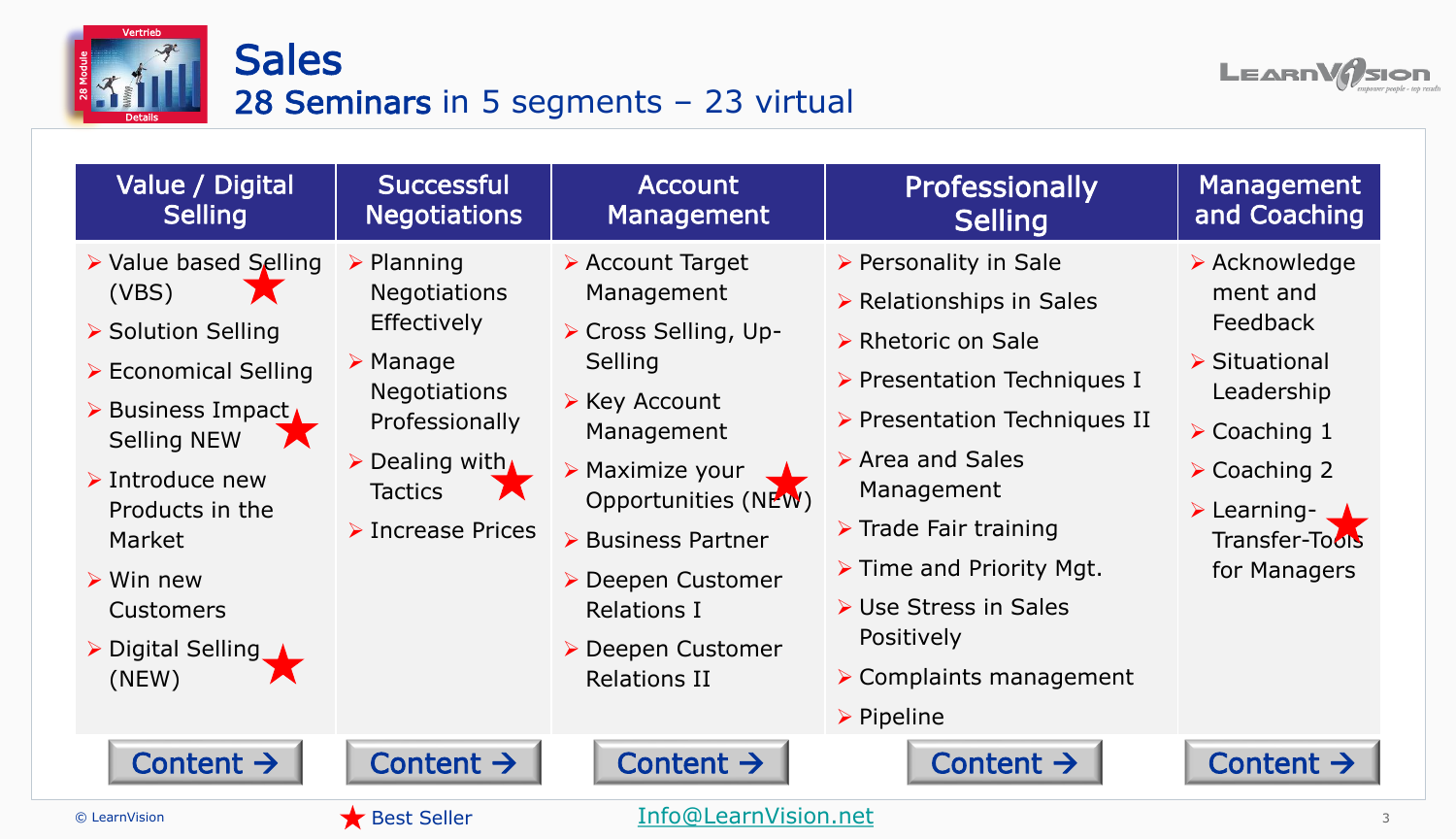<span id="page-3-0"></span>

# Leadership and Talentmanagement

23 Seminars in 5 segments – 16 virtual



| Organizational<br>development                                                                                                                                              | Leadership and<br>Coaching                                                                                                                                                                             | <b>Presentation and</b><br>Team                                                                                                                                  | Relationship<br>Management                                                                           | <b>Creativity</b><br><b>Techniques</b>                                                                                             |
|----------------------------------------------------------------------------------------------------------------------------------------------------------------------------|--------------------------------------------------------------------------------------------------------------------------------------------------------------------------------------------------------|------------------------------------------------------------------------------------------------------------------------------------------------------------------|------------------------------------------------------------------------------------------------------|------------------------------------------------------------------------------------------------------------------------------------|
| $\triangleright$ Creating<br><b>Navigators</b><br><b>X</b>                                                                                                                 | > Acknowledgement and<br>Feedback                                                                                                                                                                      | $\triangleright$ Presentation<br>Techniques I                                                                                                                    | $\triangleright$ Stress<br>Management                                                                | $\triangleright$ Overview of 47<br><b>Techniques</b>                                                                               |
| $\triangleright$ Responsibility in<br>Leadership<br>$\triangleright$ Priority<br>Management I $-$<br><b>Manager View</b><br>$\triangleright$ Priority<br>Management II $-$ | $\triangleright$ Situational Leadership<br>▶ Strategic Leadership<br>$\triangleright$ Lead in Digital Times<br>$\triangleright$ Coaching 1<br>$\triangleright$ Coaching 2<br>▶ Learning-Transfer-Tools | $\triangleright$ Presentation<br>Techniques II<br>Successful Meetings<br>$\triangleright$ Effective Team<br>Work I<br>$\triangleright$ Effective Team<br>Work II | $\triangleright$ Conflict- and<br>Idea-<br>Management<br>$\triangleright$ Effective<br>communication | ▶ Success relevant<br><b>Techniques</b><br>$\triangleright$ Learn from the $\blacktriangleright$<br>Best, e.g. Google<br>and Apple |
| <b>Employee View</b><br>Content $\rightarrow$                                                                                                                              | for Managers<br>Content $\rightarrow$                                                                                                                                                                  | Content $\rightarrow$                                                                                                                                            | Content $\rightarrow$                                                                                | Content $\rightarrow$                                                                                                              |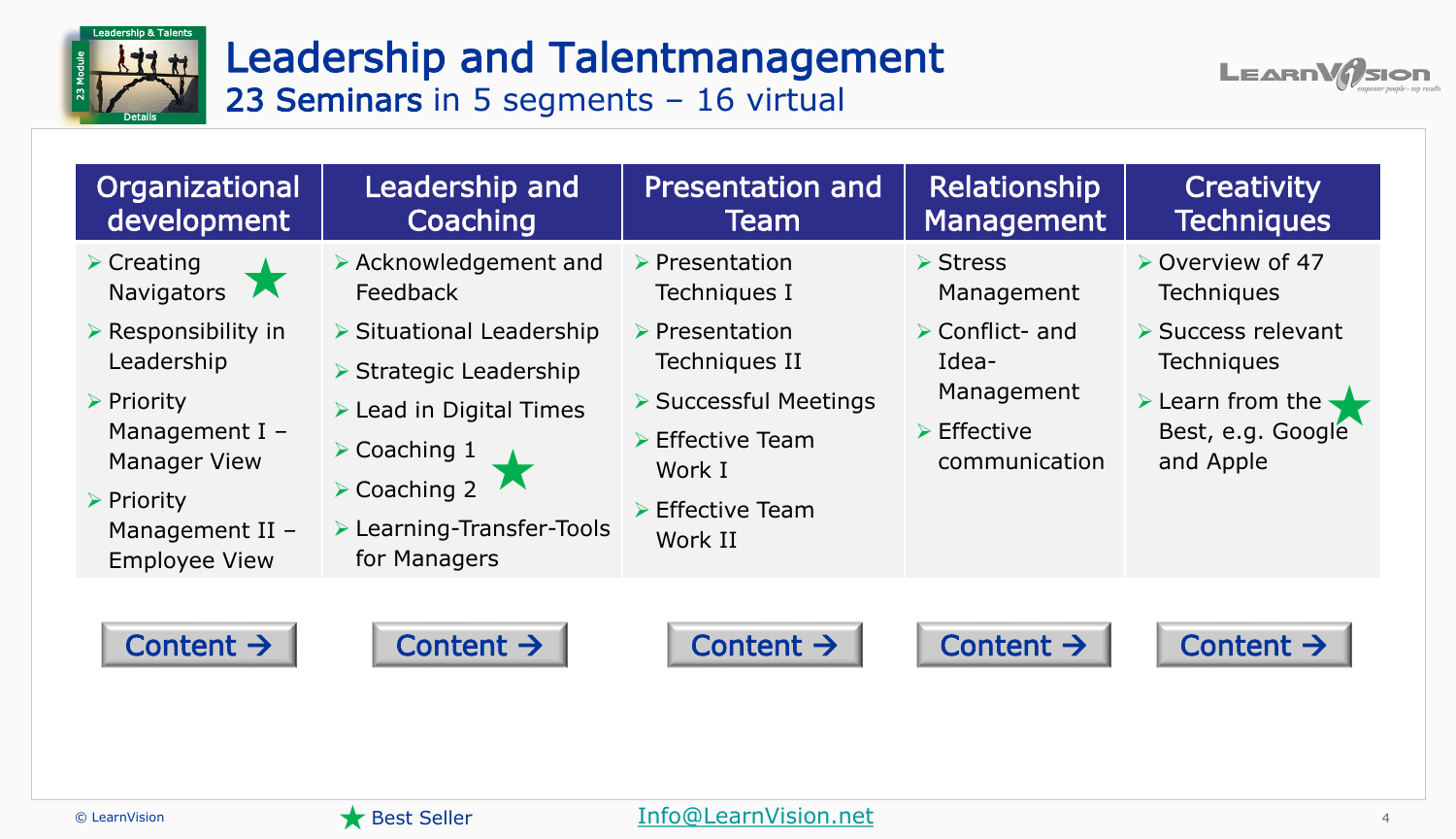<span id="page-4-0"></span>

#### Service – Customer Loyality 19 Seminars in 4 segments – 17 virtual



| <b>Service Sells</b>                                                                                                                                 | Develop loyal<br>customers                                                                                                                                                                               | <b>Strategic Service</b>                                                                                                                                         | <b>Management and</b><br>Coaching                                                                                                                                                  |
|------------------------------------------------------------------------------------------------------------------------------------------------------|----------------------------------------------------------------------------------------------------------------------------------------------------------------------------------------------------------|------------------------------------------------------------------------------------------------------------------------------------------------------------------|------------------------------------------------------------------------------------------------------------------------------------------------------------------------------------|
| > Service Sells<br>Service Sells Values<br>Service Sells<br>Economically<br>Solution Selling in<br>Service<br>>Digital Service<br><b>Selling NEW</b> | $\triangleright$ Service -<br><b>Customer View</b><br>≻ Cope with Stress in<br><b>Service</b><br>▶ Difficult Customer<br>Conversations<br>>Develop loyal customers<br>> Win Back Unsatisfied<br>Customer | ▶ Service as Profit Center<br>$\triangleright$ Time and Priority<br>Management<br>≻Use Communication<br><b>Digitally</b><br>>Interlink Customer<br>Relationships | > Acknowledgement<br>and Feedback<br>▶ Situational<br>Leadership<br>$\triangleright$ Coaching 1<br>$\triangleright$ Coaching 2<br>>Learning-Transfer-<br><b>Tools for Managers</b> |
| Content $\rightarrow$                                                                                                                                | Content $\rightarrow$                                                                                                                                                                                    | Content $\rightarrow$                                                                                                                                            | Content $\rightarrow$                                                                                                                                                              |
| © LearnVision                                                                                                                                        | <b>Best Seller</b>                                                                                                                                                                                       | Info@LearnVision.net                                                                                                                                             |                                                                                                                                                                                    |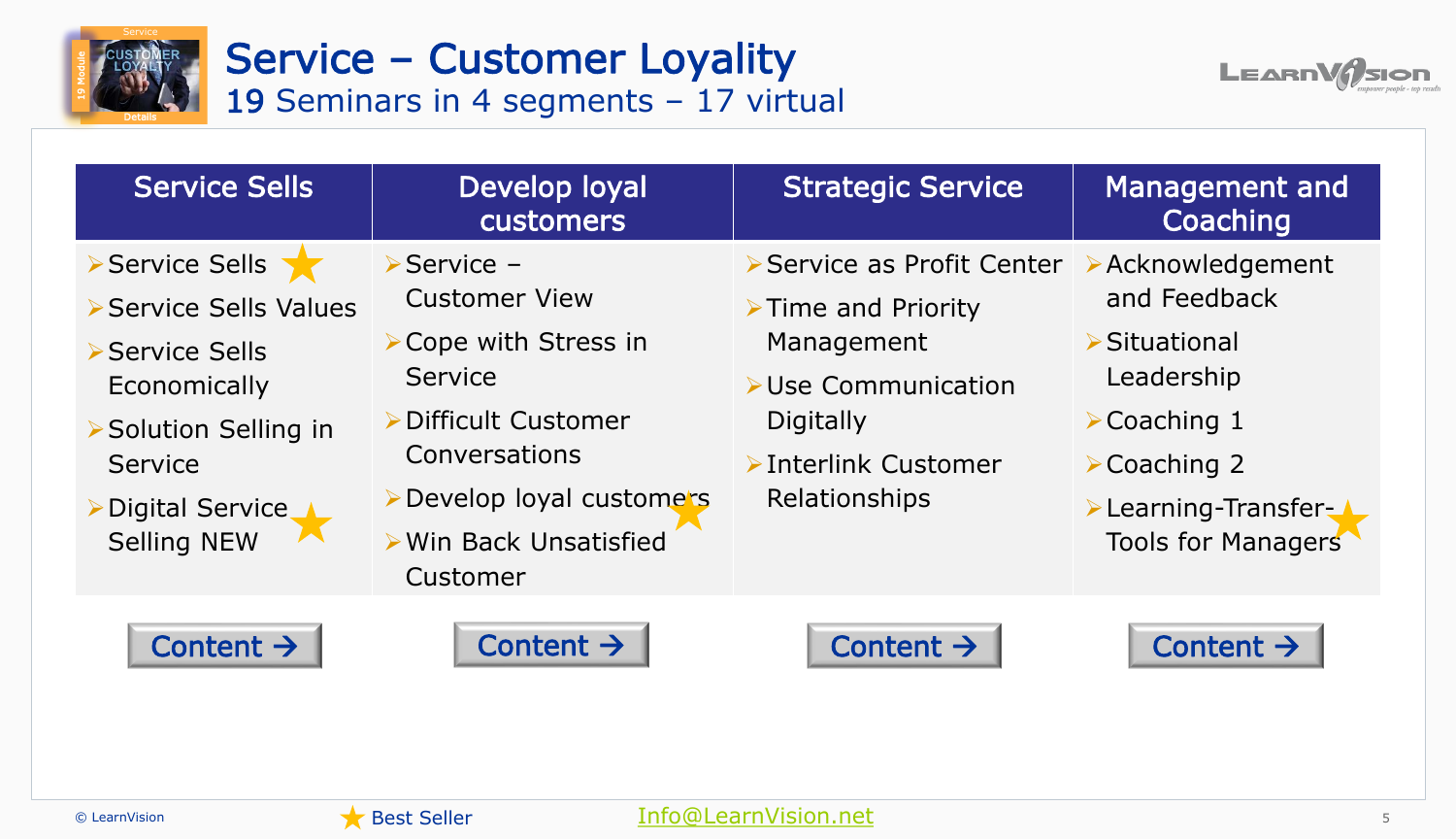<span id="page-5-0"></span>

### ACTIV - Consulting



| $\overline{\mathsf{A}}$<br><b>Analysis</b>                                                                                       | Conception                                                                                                              | <b>Training Content</b>                                                                                                                                                          | Implementation is Key                                                                                                                                                                                                               | ${\sf V}$<br><b>Verify</b>                                                                        |
|----------------------------------------------------------------------------------------------------------------------------------|-------------------------------------------------------------------------------------------------------------------------|----------------------------------------------------------------------------------------------------------------------------------------------------------------------------------|-------------------------------------------------------------------------------------------------------------------------------------------------------------------------------------------------------------------------------------|---------------------------------------------------------------------------------------------------|
| $\triangleright$ Linking business<br>with learning<br>objectives<br>$\triangleright$ Impact Matrix<br>$\triangleright$ Benchmark | $\triangleright$ Best-<br>Practice-<br>Concept<br>$\blacktriangleright$ Learning<br>Paths:<br>efficient,<br>sustainable | ▶ Success-relevant<br>learning content<br>$\triangleright$ 4-step<br>customization -<br>is in our DNA<br>$\triangleright$ Learning mix:<br>F <sub>2</sub> F, VCT, E-<br>Learning | Best-Practice-<br>Implementation:<br>Sustainability and<br>Impact<br>$\triangleright$ Learning process:<br>before, during and<br>after<br>>Involve Leaders<br>effectively<br>$\triangleright$ Local and worldwide<br>implementation | $>5$ -Level<br>measuring<br>system,<br>exclusively<br>$\triangleright$ Proof of<br><b>SUCCESS</b> |
| Content $\rightarrow$                                                                                                            | Content $\rightarrow$                                                                                                   | Content $\rightarrow$                                                                                                                                                            | Content $\rightarrow$                                                                                                                                                                                                               | Content $\rightarrow$                                                                             |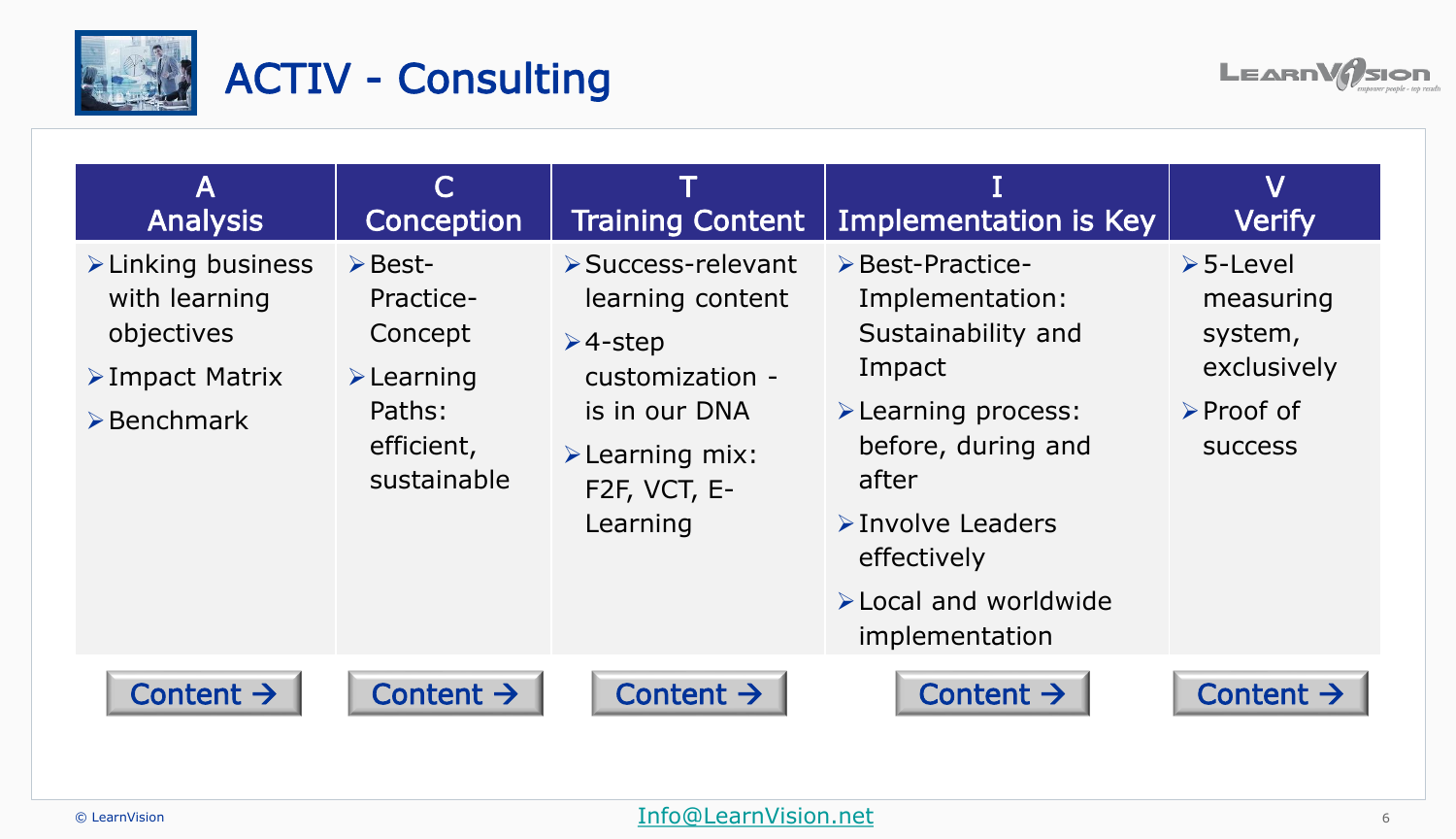<span id="page-6-0"></span>

## VCT – Virtual Classroom Training



| Research,<br><b>Studies</b>                                                                                                                               | <b>Proven virtual</b><br>concept                                                                                                                       | <b>Sales</b><br>virtual content                             | Leadership & Talentmgt.<br>virtual content            | <b>Service</b><br>virtual content                           |
|-----------------------------------------------------------------------------------------------------------------------------------------------------------|--------------------------------------------------------------------------------------------------------------------------------------------------------|-------------------------------------------------------------|-------------------------------------------------------|-------------------------------------------------------------|
| $\triangleright$ Most efficient<br>Learning time<br>$\triangleright$ Sustainable<br>Learn Didactic<br>$\triangleright$ Successfull<br>Learning<br>Concept | $\triangleright$ Measurable<br>Learning<br><b>Results</b><br>$\triangleright$ Sustainable<br>Learn Didactic<br>> Virtual Best-<br>Practice-<br>Concept | $\geq$ 23 virtual<br>seminars with<br>2-4 learning<br>units | $\geq 16$ virtual seminars with<br>2-4 learning units | $\geq 17$ virtual<br>seminars with<br>2-4 learning<br>units |
| Content $\rightarrow$                                                                                                                                     | Content $\rightarrow$                                                                                                                                  | Concept $\rightarrow$                                       | Concept $\rightarrow$                                 | Concept $\rightarrow$                                       |
|                                                                                                                                                           |                                                                                                                                                        | Content $\rightarrow$                                       | Content $\rightarrow$                                 | Content $\rightarrow$                                       |